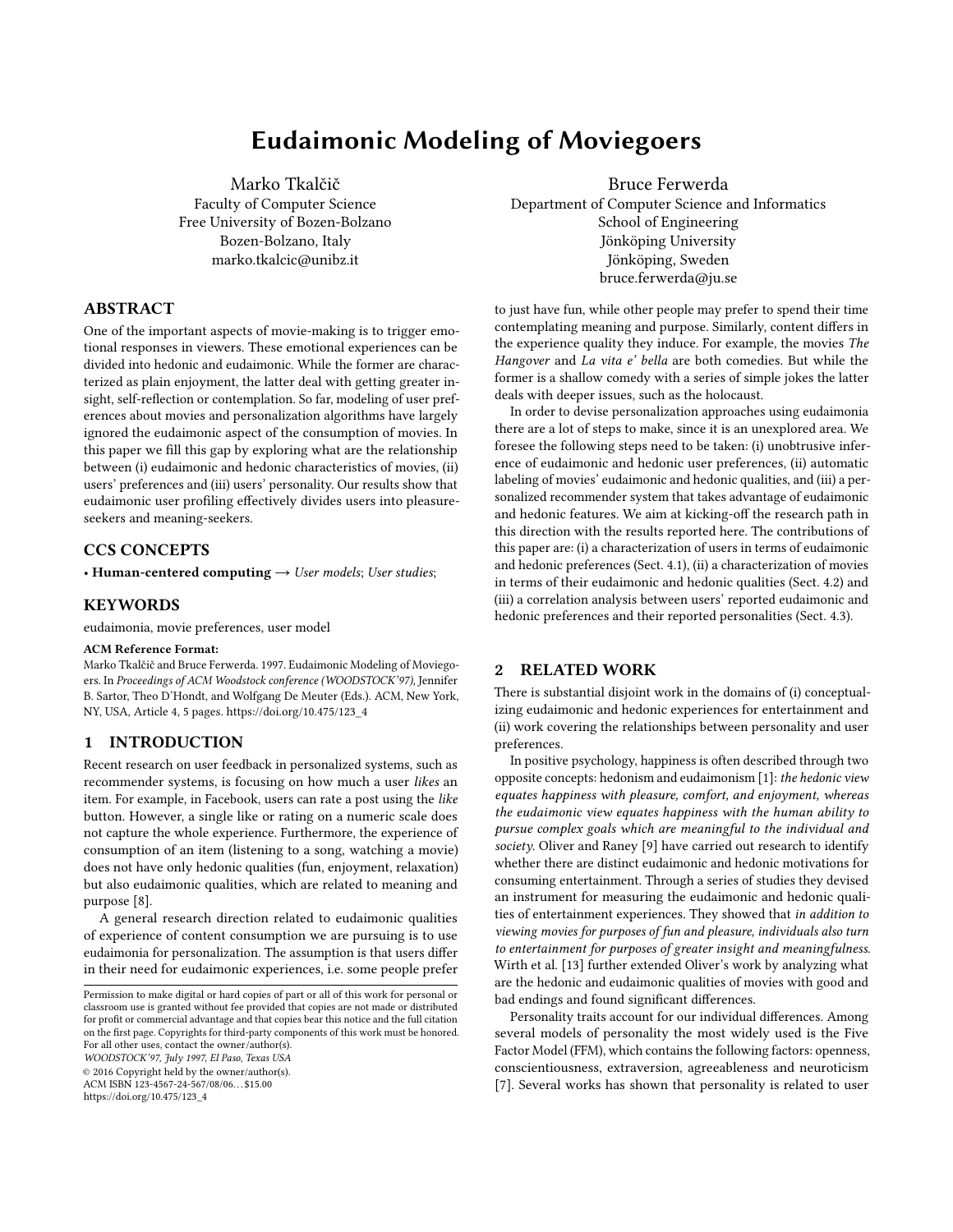WOODSTOCK'97, July 1997, El Paso, Texas USA M. Tkalcic and B. Ferwerda

preferences for entertainment content, such as music [\[3,](#page-3-4) [10,](#page-3-5) [12\]](#page-3-6) and movies [\[5\]](#page-3-7).

Little work has been done on relating personality and eudaimonic experiences. One of these is a study using functional magnetic resonance to identify neural pathways linking personality traits and eudaimonic well-being [\[6\]](#page-3-8).

With this work we aim at bringing together the disjoint work of user modeling, with the intent of personalizing movie recommendations, and eudaimonic characterization of entertainment experiences. We do this by profiling users in terms of eudaimonic and hedonic preferences, characterizing movies in terms of their eudaimonic and hedonic qualities and correlating users' reported eudaimonic and hedonic preferences and their reported personalities.

# <span id="page-1-3"></span>3 EXPERIMENT

In order to perform the analysis we performed a user study to acquire data. We let the subjects choose movies from a pool of popular movies. For the hypothetical context of choosing a movie to watch alone on a Saturday evening, each subject had to choose the most appropriate movie (the liked movie) and the least appropriate movie (the disliked movie). The subjects were then asked to describe, for each of the two movies, their viewing experience in terms of hedonic and eudaimonic experience using an adaptation of the scale developed by [\[9\]](#page-3-2). After answering the movie-related questions, the subjects filled in the ten-items personality questionnaire (TIPI).

<span id="page-1-2"></span>Table 1: Excerpt of movie titles used in the experiment. The eudaimonic and hedonic qualities are our subjective assessments

| Title                    | Eudaimonic Hedonic |   |
|--------------------------|--------------------|---|
| Manchester by the sea    |                    | N |
| Bad Moms                 | N                  |   |
| Mad Max: Fury Road       | N                  |   |
| The Shawshank Redemption |                    | N |
| Inside Out               |                    |   |

The pool of movies has been hand-picked by the authors by choosing the most popular movies from the years 2015, 2016, 2017, and a subset of all-time most popular movies. This maximized the probability that the subjects had watched at least a couple of movies. We choose to limit the subjects to a limited pool of movies instead of giving them freedom to choose their own movies to assess in order to increase the chance of having overlapping movie evaluations. We manually balanced the pool of movies in such a way that it contained a roughly equal amount of movies that contained eudaimonic qualities (e.g., Manchester by the sea) and not (e.g,. Bad Moms) according to our judgment. We used the IMDB most popular movies list as the source $^1$  $^1$ . Some titles of the movies are listed in Tab. [1.](#page-1-2) In total we had 36 movies.

In order to assess the hedonic and eudaimonic qualities of the movie watching experience we adapted the instrument proposed

by [\[9\]](#page-3-2). For each movie, chosen as liked, the subjects had to answer the following eudaimonic-related questions on an agreement scale from 1 to 7:

- I liked the movie because it challenged my way of seeing the world.
- I liked the movie because it made me more reflective.
- I liked the movie because it focused on meaningful human conditions.
- I liked the movie because it made me think.
- I liked the movie because it was about people's search for greater understanding in life.
- I liked the movie because it conveyed a profound message.

and on the following hedonic-related questions on the same scale:

- I liked the movie because I had fun watching it.
- I liked the movie because it made me laugh.
- I liked the movie because it was entertaining.
- I liked the movie because it was happy and positive.

The single eudaimonic and hedonic qualities for each liked movieuser pair were calculated by averaging the scores of the individual questions.

For the disliked movies, we inverted the questions above into the form I did not like the movie because it did/was not .... Similarly, we aggregated these scores into single eudaimonic and hedonic scores for each disliked movie-user pair.

We further used the TIPI instrument to measure personality [\[4\]](#page-3-9) in terms of the five factors openness, conscientiousness, extraversion, agreeableness and neuroticism. We used the [1, <sup>5</sup>] scale.

We ran the study through Amazon Mechanical Turk. After removing subjects who did not pass a control question and removing outliers using the Mahalanobis distance we had the answers of 84 subjects ( $M = 34.2$  years,  $SD = 9.5$  years, 29 females).

# 4 RESULTS

# <span id="page-1-0"></span>4.1 Eudaimonic and Hedonic Characteristics of Users

The data we collected shows an interesting pattern. In the case of liked movies, the users liked movies with high hedonic quality, which was expected (see Fig. [1\)](#page-2-2). However, users divided themselves into two clusters in terms of the eudaimonic qualities of the liked movies (see Fig. [2\)](#page-2-3): some users liked movies with high eudaimonic qualities (scores > 3) while some users liked movies with low eudaimonic qualities (scores < 3), which is reflected in the bimodal shape of the histogram in Fig. [2.](#page-2-3) This interesting shape of the eudaimonic histogram indicates that the users can be clustered into pleasure-seekers (high hedonic and low eudaimonic quality) and meaning-seekers (high hedonic and high eudaimonic quality). We performed a k-means clustering over all the hedonic and eudaimonic variables. The clustering outcome shows two clusters of users, which are clearly separated by a threshold in the hedoniceudaimonic scores space, which can be seen in Fig. [3.](#page-2-4)

<span id="page-1-1"></span><sup>&</sup>lt;sup>1</sup>the movies were retrieved from the source [http://www.imdb.com/search/title?year=](http://www.imdb.com/search/title?year=2016&title_type=feature&) [2016&title\\_type=feature&](http://www.imdb.com/search/title?year=2016&title_type=feature&) and sorted by popularity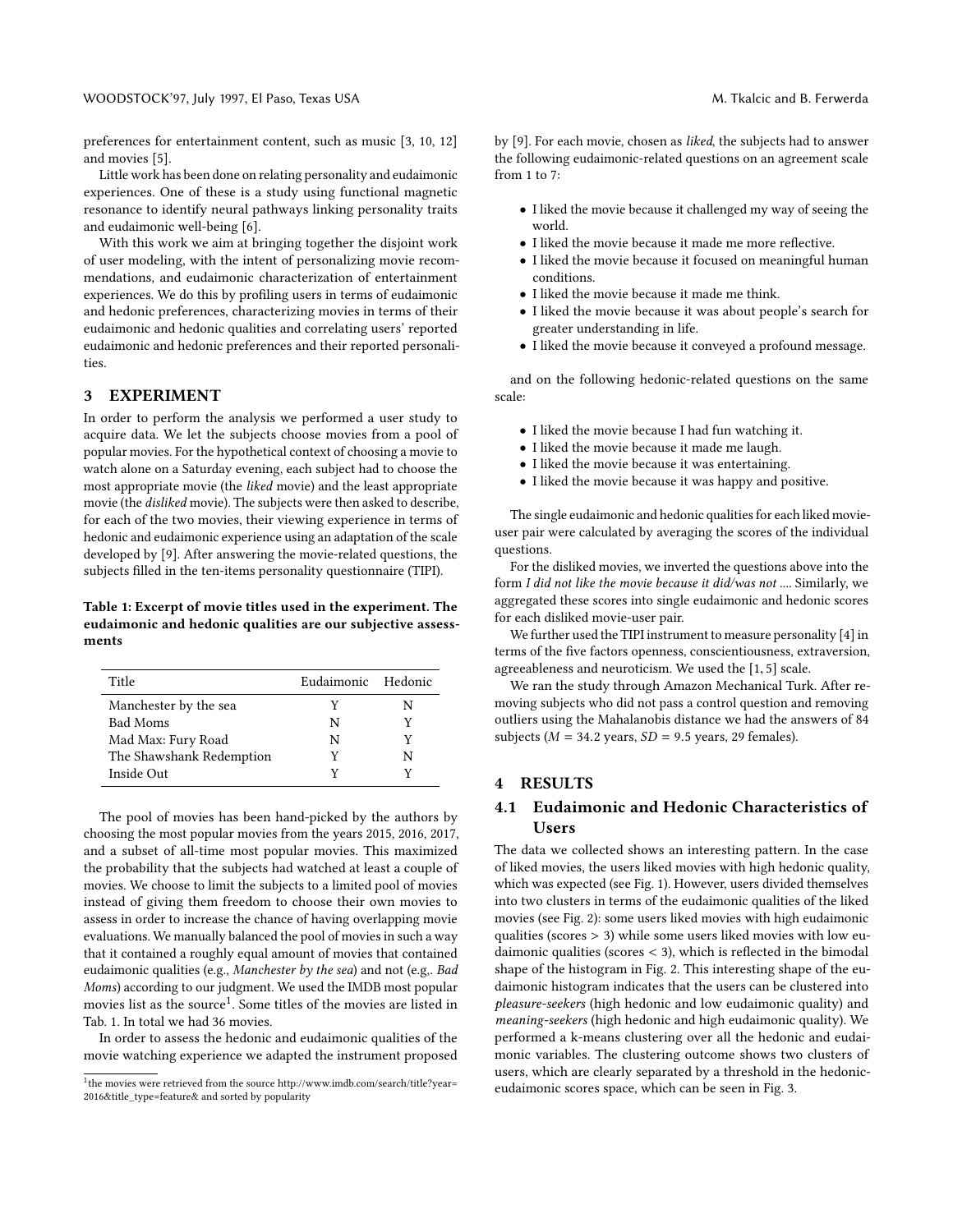#### Eudaimonic Modeling of Moviegoers WOODSTOCK'97, July 1997, El Paso, Texas USA

<span id="page-2-2"></span>

Figure 1: Distribution of hedonic qualities of liked movies. The variable reported in this figure is the agreement with the statement I liked this movie because I had fun watching it.

<span id="page-2-3"></span>

Figure 2: Distribution of eudaimonic qualities of liked movies. The variable reported in this figure is the agreement with the statement I liked this movie because it challenged my way of seeing the world.

# <span id="page-2-0"></span>4.2 Eudaimonic and Hedonic Characteristics of Movies

Here we cluster the movies, used in our study, into three clusters: (a) movies with predominantly eudaimonic quality, (b) movies with equal eudaimonic and hedonic qualities, and (c) movies with predominantly hedonic quality. In order to cluster the movies we perform the Wilcoxon rank sum test in order to test the hypothesis of the mean reported hedonic and eudaimonic quality being equal. Examples from all three clusters are reported in Tab. [2.](#page-2-5)

Beside the movies reported in Tab. [2,](#page-2-5) we observed strong differences in mean eudaimonic and hedonic qualities in some other movies, such as 12 Angry Men, and The Shawshank Redemption

<span id="page-2-4"></span>

Figure 3: Two clusters (blue:pleasure-seekers and red:meaning-seekers) were identified using k-means over all eudaimonic and hedonic variables.

<span id="page-2-5"></span>Table 2: Examples from clusters of movies. The left column shows movies that have a stronger eudaimonic quality, the right column shows movies with a stronger hedonic quality and the mid column shows movies that are equally hedonic and eudaimonic

| Eudaimonic                                                             | Mixed                        | Hedonic                                    |
|------------------------------------------------------------------------|------------------------------|--------------------------------------------|
| Arrival<br>Passengers<br>The Girl on the Train<br>Fifty Shades of Gray | La La Land<br>Hidden Figures | Deadpool<br>Mad Max: Fury Road<br>Bad Moms |

(higher eudaimonic quality) and Jurassic World and Baby Driver (higher hedonic quality). However, due to too little data at our disposal, the differences of means were not significant at  $\alpha = 0.05$ .

# <span id="page-2-1"></span>4.3 Personality Correlates with Eudaimonic and Hedonic Preferences

We further analyze the relationships between user personality, and preferences for hedonic and eudaimonic content.

In our experiment, each subject picked a movie she liked and another she disliked. The correlations between personality factors in terms of the Five Factor Model end the chosen movie characteristics in terms of eudaimonic and hedonic preferences are presented separately for liked and disliked movies (Tab. [3\)](#page-3-10). The personality factors were on the scale [1, <sup>5</sup>] whereas the eudaimonic and hedonic values are on the scale [1, <sup>7</sup>].

The data shows that there are significant correlations between openness, agreeableness, and neuroticism on one side and eudiamonic and hedonic qualities on the other side.

The questions for the eudaimonic/hedonic quality of the movies they liked (as reported in Sect [3\)](#page-1-3) could be summarized as I like the movie because it has eudaimonic quality (the liked-eud column in Tab [3\)](#page-3-10) and I like the movie because it has hedonic quality (the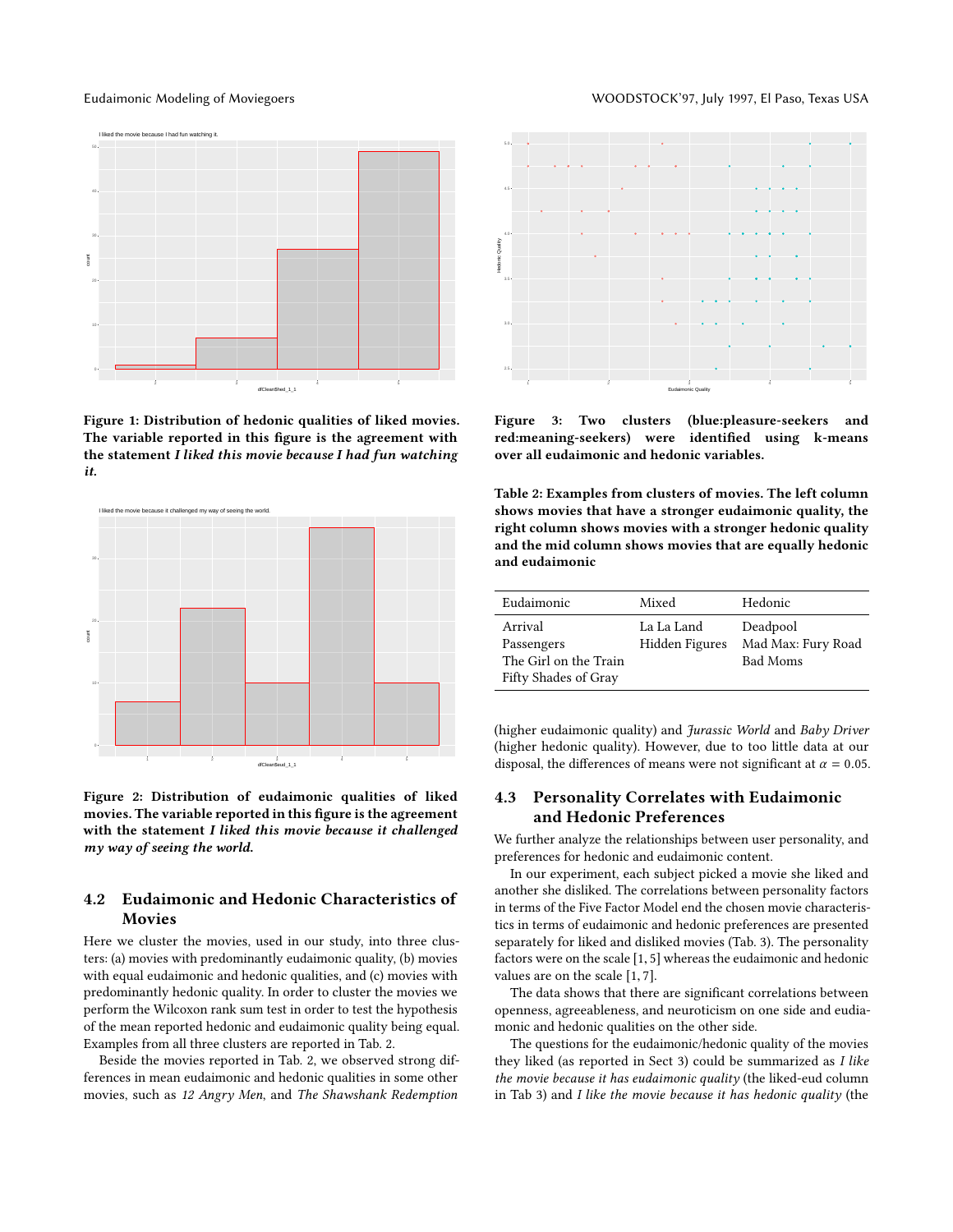<span id="page-3-10"></span>Table 3: Correlations between personality factors and eudaimonic/hedonic qualities of liked and disliked movies. The values in bold are significant correlations at <sup>0</sup>.<sup>05</sup>

|                   | liked |         | disliked |         |
|-------------------|-------|---------|----------|---------|
| personality       | eud   | hed     | eud      | hed     |
| openness          | 0.09  | -0.29   | 0.27     | 0.19    |
| conscientiousness | -0.19 | 0.13    | 0.14     | 0       |
| extraversion      | 0.12  | $-0.03$ | 0.09     | $-0.05$ |
| agreeableness     | 0.12  | 0.06    | $-0.25$  | $-0.09$ |
| neuroticism       | 0.23  | $-0.02$ | $-0.21$  | 0.04    |

liked-hed column in Tab [3\)](#page-3-10). Hence, the positive correlation between neuroticism and liked-hed means that subjects who score high on neuroticism liked movies with high eudaimonic quality whereas those with low neuroticism liked movies with low eudaimonic quality. A similar pattern is observed for openness, but as a negative correlation to hedonic quality. In fact, subjects who scored high on openness liked movies with low hedonic quality whereas subjects with low openness liked movies with high hedonic qualities.

The questions for the eudaimonic/hedonic quality of the movies they disliked could be summarized as I did not like the movie because it did not have eudaimonic quality (the disliked-eud column in Tab [3\)](#page-3-10) and I did not like the movie because it did not have hedonic quality (the disliked-hed column in Tab [3\)](#page-3-10). Hence, the positive correlation between openness and disliked-eud indicates that people who scored high on openness did not like movies that did not contain eudaimonic quality. An opposite effect can be observed for people who score high on agreeableness. Agreeable people make it clear that the lack of eudaimonic quality is not the reason they don't like a movie, whereas non-agreeable people dislike movies because of the lack of eudaimonic content.

# 5 LIMITATIONS AND FUTURE WORK

Our study shows promising reults and we plan to carry on with research. The main limitations of our study are:

- small number of subjects
- intrusive assessment of user preferences through questionnaires
- intrusive assessment of the movies' qualities

While the first limitation can be addressed simply by extending the study to a larger sample, the other two require additional work.

The assessment of user preferences through questionnaires, such as the one used in this study, is too intrusive and cumbersome. Based on our prior work on inference of personality from social media [\[2,](#page-3-11) [11\]](#page-3-12) we plan to adopt a similar approach to infer the propensity of user for eudaimonic and hedonic content from social media. We plan to train a model that takes as input features extracted from social media activity and make a prediction of the propensity of each user for eudaimonic and hedonic entertainment.

Similarly, inferring the quality of movies through extensive questionnaires is not feasible for a personalized system of large scale. Based on the work of Wirth et al. [\[13\]](#page-4-1) we conjecture that movie content contains information pertaining to eudaimonic and hedonic qualities. In order to devise an automatic method we plan to train

a predictive model that takes as input movies' subtitles and infers their eudaimonic and hedonic qualities. Feature engineering will be done using Natural Language Processing techniques.

#### 6 CONCLUSION

In this short paper we present the outcomes of a preliminary study on the influence of eudaimonic and hedonic qualities of movies on user preferences.

The results of our study show that the variance in user preferences (in terms of eudaimonic and hedonic qualities) is reflected also in personality. A correlational analysis showed that people who score high on openness and neuroticism tend to prefer movies with more eudaimonic than hedonic qualities. Similarly, people high in openness dislike a movie if it does not contain eudaimonic qualities. The opposite effect was found for agreeableness.

Furthermore, we lay out a research plan for the following steps, which include: (i) unobtrusive inference of user preferences in terms of eudaimonic and hedonic qualities from social media, (ii) robust automatic inference of movie quality from subtitles and (iii) prediction of movie preference in the form of a recommender system.

#### REFERENCES

- <span id="page-3-1"></span>[1] Antonella Delle Fave, Fausto Massimini, and Marta Bassi. 2011. Hedonism and Eudaimonism in Positive Psychology. Springer Netherlands, Dordrecht, 3–18. [https://doi.org/10.1007/978-90-481-9876-4\\_1](https://doi.org/10.1007/978-90-481-9876-4_1)
- <span id="page-3-11"></span>[2] Bruce Ferwerda, Markus Schedl, and Marko Tkalcic. 2015. Predicting Personality Traits with Instagram Pictures. In Proceedings of the 3rd Workshop on Emotions and Personality in Personalized Systems 2015 - EMPIRE '15, Marko Tkalčič, Berardina De Carolis, Marco de Gemmis, Ante Odić, and Andrej Košir (Eds.). ACM Press, New York, New York, USA, 7–10.<https://doi.org/10.1145/2809643.2809644>
- <span id="page-3-4"></span>[3] Bruce Ferwerda, Marko Tkalcic, and Markus Schedl. 2017. Personality Traits and Music Genres. In Proceedings of the 25th Conference on User Modeling, Adaptation and Personalization - UMAP '17. ACM Press, New York, New York, USA, 285–288. <https://doi.org/10.1145/3079628.3079693>
- <span id="page-3-9"></span>[4] Samuel D Gosling, Peter J Rentfrow, and William B Swann. 2003. A very brief measure of the Big-Five personality domains. *Journal of Research in Personality*<br>37, 6 (dec 2003), 504–528. https://doi.org/10.1016/S0092-6566(03)00046-1
- <span id="page-3-7"></span>[5] Raghav Pavan Karumur, Tien T. Nguyen, and Joseph A. Konstan. 2016. Exploring the Value of Personality in Predicting Rating Behaviors. In Proceedings of the 10th ACM Conference on Recommender Systems - RecSys '16. ACM Press, New York, New York, USA, 139–142.<https://doi.org/10.1145/2959100.2959140>
- <span id="page-3-8"></span>[6] Feng Kong, Ling Liu, Xu Wang, Siyuan Hu, Yiying Song, and Jia Liu. 2015. Different neural pathways linking personality traits and eudaimonic well-being: a resting-state functional magnetic resonance imaging study. Cognitive, Affective, & Behavioral Neuroscience 15, 2 (01 Jun 2015), 299–309. [https://doi.org/10.3758/](https://doi.org/10.3758/s13415-014-0328-1) [s13415-014-0328-1](https://doi.org/10.3758/s13415-014-0328-1)
- <span id="page-3-3"></span>[7] Robert R McCrae and Oliver P John. 1992. An Introduction to the Five-Factor Model and its Applications. Journal of Personality 60, 2 (1992), p175 – 215.
- <span id="page-3-0"></span>[8] Elisa D. Mekler and Kasper Hornbæk. 2016. Momentary Pleasure or Lasting Meaning?: Distinguishing Eudaimonic and Hedonic User Experiences. Proceedings of the 2016 CHI Conference on Human Factors in Computing Systems - CHI '16 (2016), 4509–4520.<https://doi.org/10.1145/2858036.2858225>
- <span id="page-3-2"></span>[9] Mary Beth Oliver and Arthur A. Raney. 2011. Entertainment as Pleasurable and Meaningful: Identifying Hedonic and Eudaimonic Motivations for Entertainment Consumption. Journal of Communication 61, 5 (2011), 984–1004. [https://doi.org/](https://doi.org/10.1111/j.1460-2466.2011.01585.x) [10.1111/j.1460-2466.2011.01585.x](https://doi.org/10.1111/j.1460-2466.2011.01585.x)
- <span id="page-3-5"></span>[10] Peter J. Rentfrow and Samuel D. Gosling. 2003. The do re mi's of everyday life: The structure and personality correlates of music preferences. Journal of Personality and Social Psychology 84, 6 (2003), 1236-1256. [https://doi.org/10.](https://doi.org/10.1037/0022-3514.84.6.1236) [1037/0022-3514.84.6.1236](https://doi.org/10.1037/0022-3514.84.6.1236)
- <span id="page-3-12"></span>[11] Marcin Skowron, Marko Tkalčič, Bruce Ferwerda, and Markus Schedl. 2016. Fusing Social Media Cues. In Proceedings of the 25th International Conference Companion on World Wide Web - WWW '16 Companion. ACM Press, New York, New York, USA, 107–108.<https://doi.org/10.1145/2872518.2889368>
- <span id="page-3-6"></span>[12] Marko Tkalčič, Bruce Ferwerda, David Hauger, and Markus Schedl. 2015. Personality Correlates for Digital Concert Program Notes. In UMAP 2015, Lecture Notes On Computer Science 9146. Vol. 9146. 364–369. [https://doi.org/10.1007/](https://doi.org/10.1007/978-3-319-20267-9_32) [978-3-319-20267-9\\_32](https://doi.org/10.1007/978-3-319-20267-9_32)